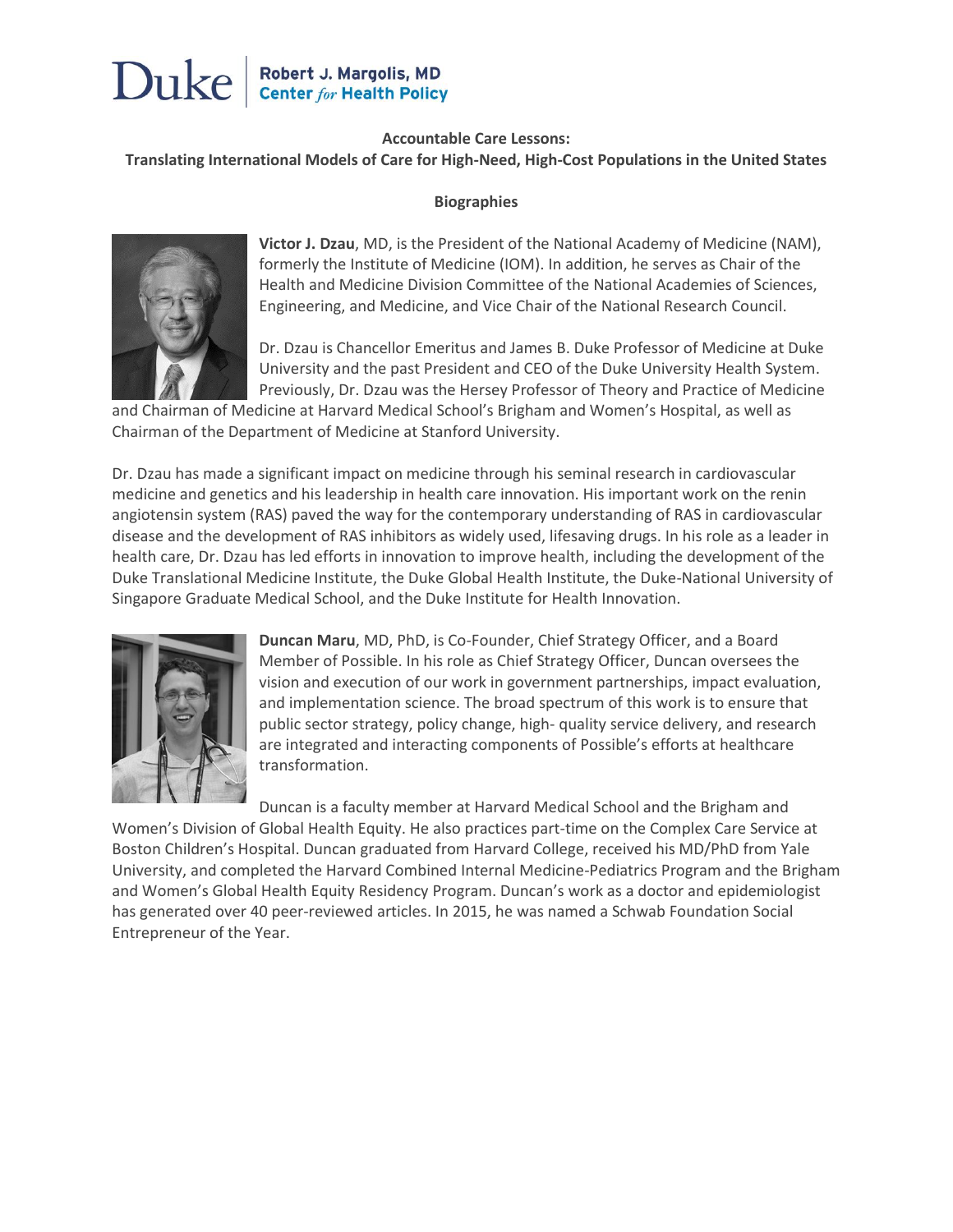## Duke Robert J. Margolis, MD **Center for Health Policy**



**Mark McClellan, MD, PhD** is the Robert J. Margolis Professor of Business, Medicine, and Policy, and Director of the Duke-Margolis Center for Health Policy at Duke University with offices at Duke and in Washington DC. The new Center will support and conduct research, evaluation, implementation, and educational activities to improve health policy and health, through collaboration across Duke University and Health System, and through partnerships between the public and private sectors. It integrates the social, clinical, and analytical sciences to integrate technical expertise and practical capabilities to develop and apply policy solutions that improve health and the value of health care locally, nationally, and worldwide. Dr. McClellan is a

doctor and an economist, and his work has addressed a wide range of strategies and policy reforms to improve health care, including such areas as payment reform to promote better outcomes and lower costs, methods for development and use of real-world evidence, and more effective drug and device innovation. Before coming to Duke, he served as a Senior Fellow in Economic Studies at the Brookings Institution, where he was Director of the Health Care Innovation and Value Initiatives and led the Richard Merkin Initiative on Payment Reform and Clinical Leadership. He also has a highly distinguished record in public service and in academic research. Dr. McClellan is a former administrator of the Centers for Medicare & Medicaid Services (CMS) and former commissioner of the U.S. Food and Drug Administration (FDA), where he developed and implemented major reforms in health policy. These include the Medicare prescription drug benefit, Medicare and Medicaid payment reforms, the FDA's Critical Path Initiative, and public-private initiatives to develop better information on the quality and cost of care. Dr. McClellan is the founding chair and a current board member of the Reagan-Udall Foundation for the FDA, is a member of the National Academy of Medicine and chairs the Academy's Leadership Council for Value and Science-Driven Health care, co-chairs the guiding committee of the Health Care Payment Learning and Action Network, and is a research associate at the National Bureau of Economic Research. He has also previously served as a member of the President's Council of Economic Advisers and senior director for health care policy at the White House, and as Deputy Assistant Secretary for Economic Policy at the Department of the Treasury. He was previously an associate professor of economics and medicine with tenure at Stanford University, and has twice received the Kenneth Arrow Award for Outstanding Research in Health Economics.



**Robin Osborn,** MBA, is Vice President and Director of The Commonwealth Fund's International Health Policy and Practice Innovations program. She has responsibility for the Fund's annual International Symposium on Health Policy, annual international health policy surveys and comparisons of health systems data, program on Frugal Innovations, The Commonwealth Fund- Nuffield Trust international conferences on quality, the Harkness Fellowships in Health Care Policy and Practice, the Australian-American Health Policy Fellowships, and 23 international partnerships with Health Ministries, research organizations, and health foundations. Prior to joining the Fund in 1997, Osborn was director of

fellowship programs at the Association for Health Services Research (now AcademyHealth), where she directed the Picker/Commonwealth Scholars Program and served as deputy director of the Robert Wood Johnson Foundation Investigator Awards in Health Policy Research Program. While living in London from 1986-1992, she held management positions at BUPA, with responsibility for developing managed care programs. Her previous positions include managing director of the Miller Institute for Performing Artists at St. Luke's-Roosevelt Hospital Center; executive director of Blue Cross and Blue Shield of Greater New York's corporate foundation; special assistant to the vice president of Blue Cross and Blue Shield for the division charged with quality improvement and cost containment; and assistant director of Jacobi Hospital Center, a 1,400-bed, public safety net hospital. She earned a B.S. with honors at Tufts University and an M.B.A. from Columbia University.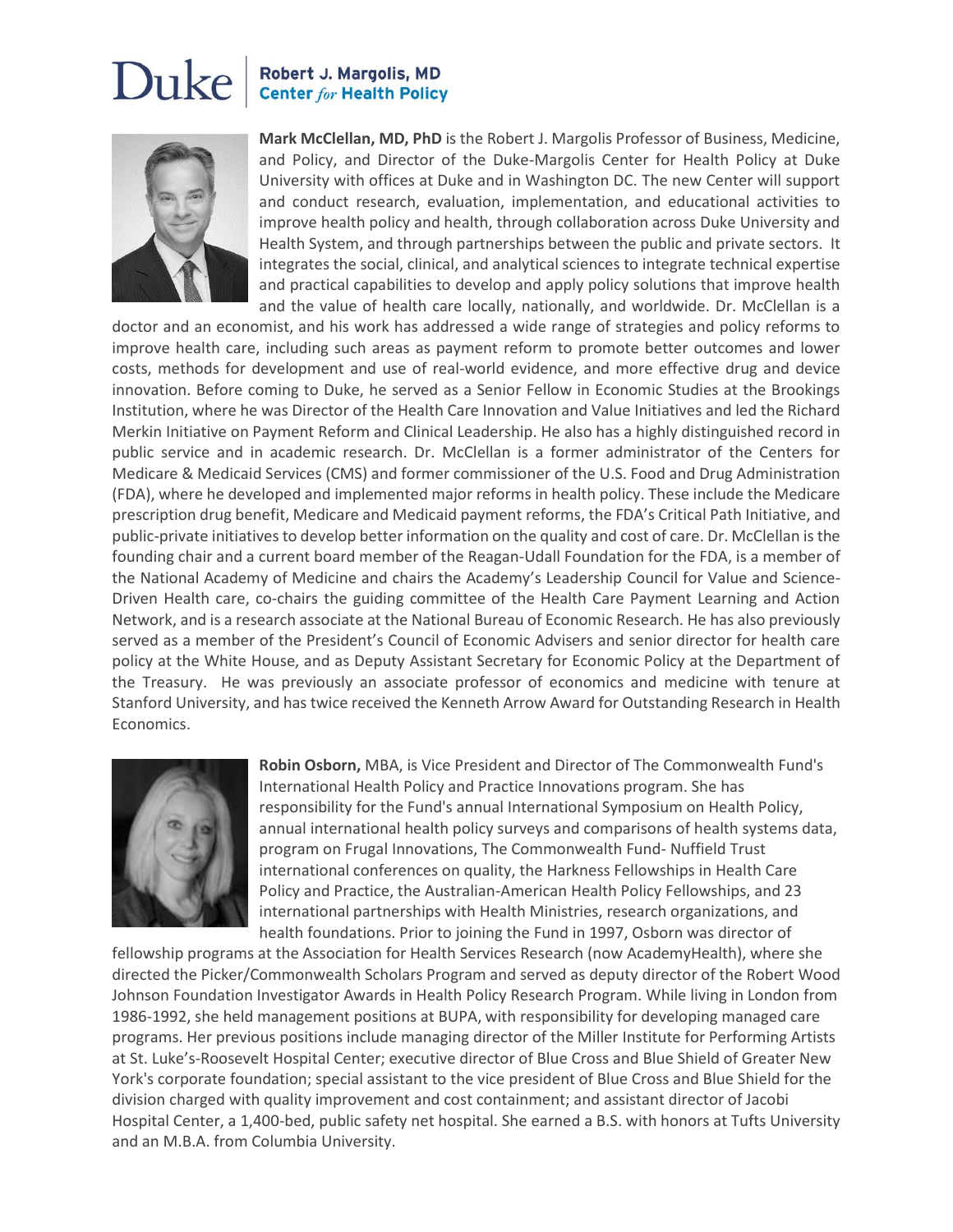## Duke Robert J. Margolis, MD **Center for Health Policy**



**Hoangmai Pham**, MD, MPH is a general internist who provided primary care at safety net organizations for many years. Prior to joining Duke-Margolis, she served as Chief Innovation Officer at the Center for Medicare and Medicaid Innovation (CMMI), where she was responsible for implementation of the alternative payment model provisions of the Medicare and CHIP Reauthorization Act (MACRA), and other cross-cutting initiatives for the Center. Dr. Pham was previously Director of the Seamless Care Models Group in CMMI, where she oversaw the design and testing of models on accountable care organizations and advanced primary care, including the Pioneer and Next Generation ACO Models, Comprehensive Primary

Care Initiative, and Comprehensive ESRD Care Initiative. Before coming to CMS, Dr. Pham was Senior Health Researcher and Co-Director of Research at the Center for Studying Health System Change and Mathematica. She has published extensively on care fragmentation and coordination, quality reporting and improvement, health disparities, and provider market trends, and the intersection of each of these with payment policy.



**Jonathan B. Perlin**, MD, PhD, MSHA, MACP, FACMI, is President, Clinical Services and Chief Medical Officer of Nashville, Tennessee-based HCA (Hospital Corporation of America) where he provides leadership for clinical services and improving performance at 167 hospitals and more than 1,000 outpatient surgical, urgent care and other practice units. Before joining HCA in 2006, "the Honorable Jonathan B. Perlin" was Under Secretary for Health in the U.S. Department of Veterans Affairs. Nominated by the President and confirmed by the Senate, as the senior-most physician in the Federal Government and Chief Executive Officer of the Veterans Health Administration (VHA), Dr. Perlin led the nation's largest integrated health

system. Broadly published in healthcare quality and transformation, and recipient of numerous awards, Dr. Perlin is recognized perennially as one of the most influential physician executives and health leaders in the United States. He is a member of the National Academy of Medicine, current chair of the Secretary of Veterans Affairs Special Medical Advisory Group, and serves on the boards of the National Quality Forum, Digital Reasoning, and Meharry Medical College. Dr. Perlin was 2015 Chairman of the American Hospital Association and inaugural chair of the U.S. Department of Health and Human Services Health IT Standards Committee.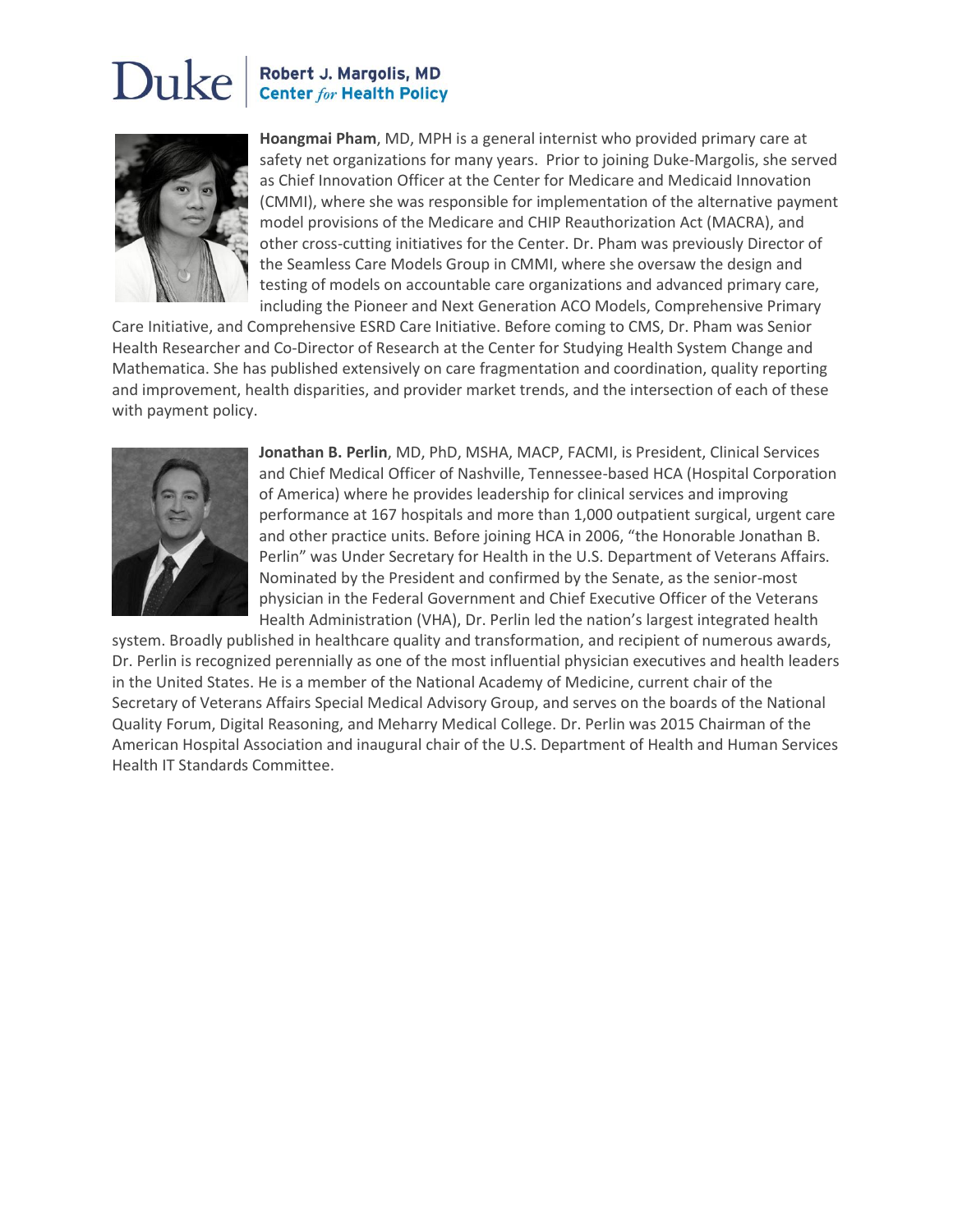## Duke Robert J. Margolis, MD **Center for Health Policy**



**Alexander Pimperl**, PhD, is the Head of Finance & Business Intelligence at the OptiMedis AG, a health science-based management and investment company facilitating integrated care systems throughout Germany and other European countries. He has been working on accountable shared-savings business and performance measurement models for integrated care systems and the replication of the German best practice model, Gesundes Kinzigtal, to other regions. He has built up the Analytics Department at OptiMedis and established standardized processes and reports for accounting to improve cost transparency and controlling. Dr. Pimperl also developed and implemented the scientifically based business

intelligence (BI) infrastructure, enabling the linkage, preparation, and enrichment of data from various sources in a data warehouse to enable the data-driven management approach of the integrated care system Gesundes Kinzigtal with his team. In 2013, this BI solution was awarded the "BARC Best Practice Award for BI & Data Management."

Dr. Pimperl was a 2015-16 Harkness Fellow in Health Care Policy and Practice from Germany, funded by the Commonwealth Fund. He holds a PhD in health care management and health economics from the Institute for Healthcare Management and Health Economics, within the University for Health Sciences, Medical Informatics and Technology in Austria.



**Lewis G. Sandy**, M.D., FACP, is Executive Vice President, Clinical Advancement, UnitedHealth Group (a Fortune 25 diversified health and well-being company dedicated to helping people live healthier lives). At UnitedHealth Group he focuses on clinical innovation, payment/delivery reforms to modernize our health care system, and physician collaboration. He also is a Principal in the UnitedHealth Center for Health Reform and Modernization, with a focus on payment/delivery innovation and policy. From 2003 to 2007, he was EVP and Chief Medical Officer of UnitedHealthcare, UnitedHealth Group's largest business focusing on the employer/individual health benefits market. From 1997 to 2003, he was EVP of

The Robert Wood Johnson Foundation. At RWJF, he was responsible for the Foundation's program development and management, strategic planning and administrative operations. Prior to this, Dr. Sandy was a program VP of the Foundation, focusing on the Foundation's workforce, health policy, and chronic care initiatives. An internist and former health center medical director at the Harvard Community Health Plan in Boston, Massachusetts, Dr. Sandy received his B.S. and M.D. degrees from the University of Michigan and an M.B.A. degree from Stanford University. A former RWJF Clinical Scholar and Clinical Fellow in Medicine at the University of California, San Francisco, Dr. Sandy served his internship and residency at the Beth Israel Hospital in Boston. He is a Senior Fellow of the University of Minnesota School of Public Health, Department of Health Policy and Management.